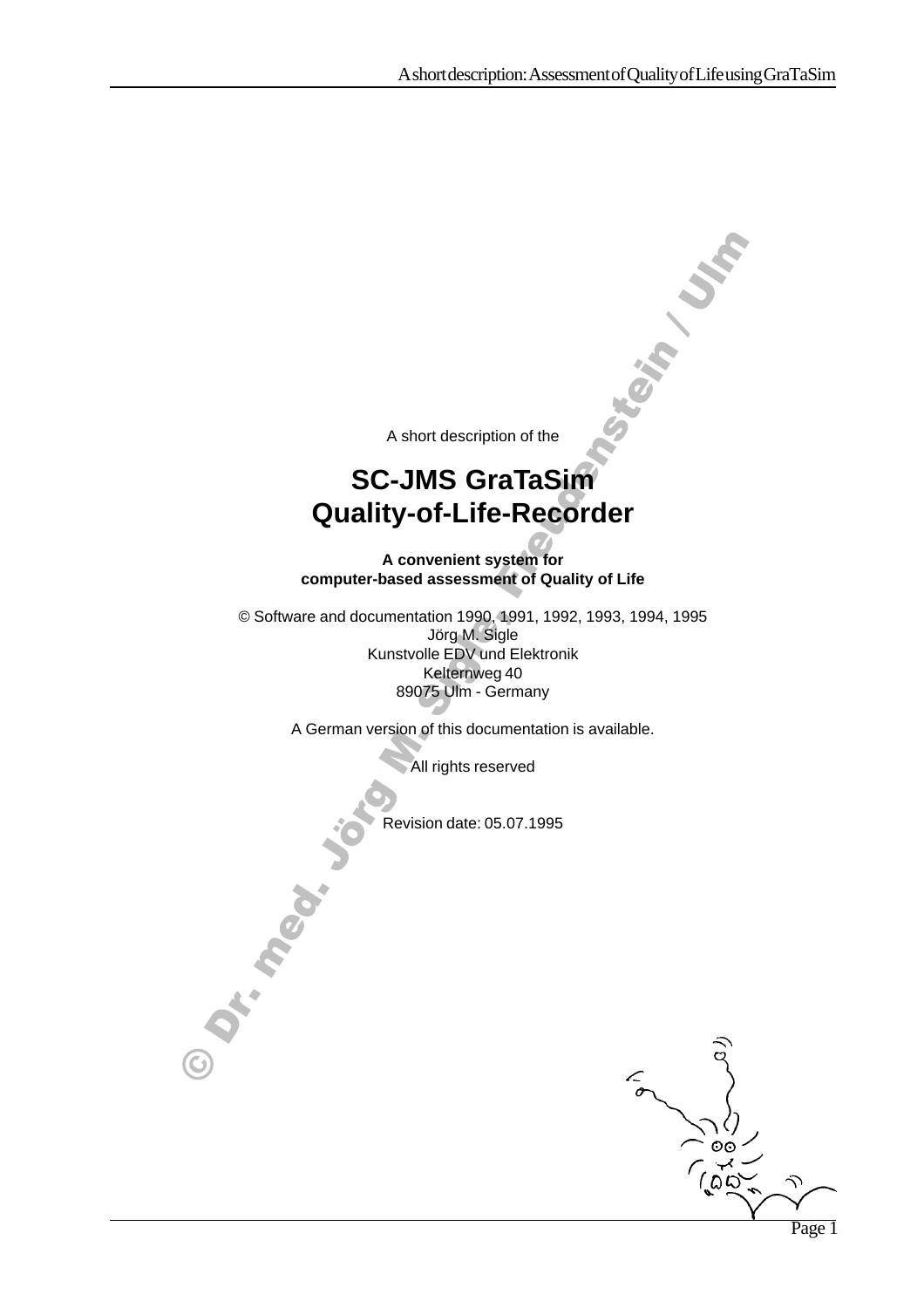# **About this documentation**

This documentation describes the Quality-of-Life-Recorder, a system for computer-based assessment of Quality of Life using the GraTaSim-software. It lines out the principles of its function and informs about further possibilities.

# **Computer-based assessment of Quality of Life**

The Quality-of-Life-Recorder allows computer-based assessment of patients´ Quality of Life. Patients answer all questions themselves by slightly pressing an electronic stylus on answering-fields located next to the questions.

During development, the following points received our special attention:

- **- extremly simple handling**
- **- use of standard hardware**
- **- use of validated questionnaires**

 Moreover, the system reduces requirements for data acquisition personnel to a minimum. The prototype has been tested by patients in advance. Own observations and patients´ suggestions lead to a system that can be used without difficulties by people who don´t have any computer experience at all. Experiences with more than 2500 patients (including 1800 patients at the University clinic Ulm) have shown that elder patients do not have any difficulties either. The opposite seems to be true - they even enjoy it.

### **The computer system**

しんしょう アイ・シー・シー しょうしょう しょうしょう しょうしょう しょうしょう

 All compononents of the system can be located on top of or underneath a small table on castors. The simplest computer system that can be used is an IBM-PC/AT compatible with a floppy-disk-drive.

Alternatively, a notebook-computer can be used. It makes the whole system portable and independent from the mains power supply.

## **Adapted questionnaires - standardized data format**

しんしょう アイ・シー・シー しょうしょう しょうしょう しょうしょう しょうしょう

Until now we have adapted the Quality of Life questionnaires SF-36, EORTC QLQ-C30 and C30 (+3). Additional modules are currently being prepared. International versions of the QLQ-C30 are available.

For each test a graphical template to be put on the tablet and definition files for GraTaSim and for AnyQuest, the data acquisition software, exist.

AnyQuest - among other tasks - stores answers and calculated results from all questionnaires a patient worked on in a single session. These data are available for further processing immediately after they have been recorded. The standardized data format is a basis for documentation and international exchange of Quality of life measurement data. Data can be transferred to and processed on virtually any computer system.

GraTaSim, AnyQuest and the data format used readily support newly developed or user-specific questionnaires.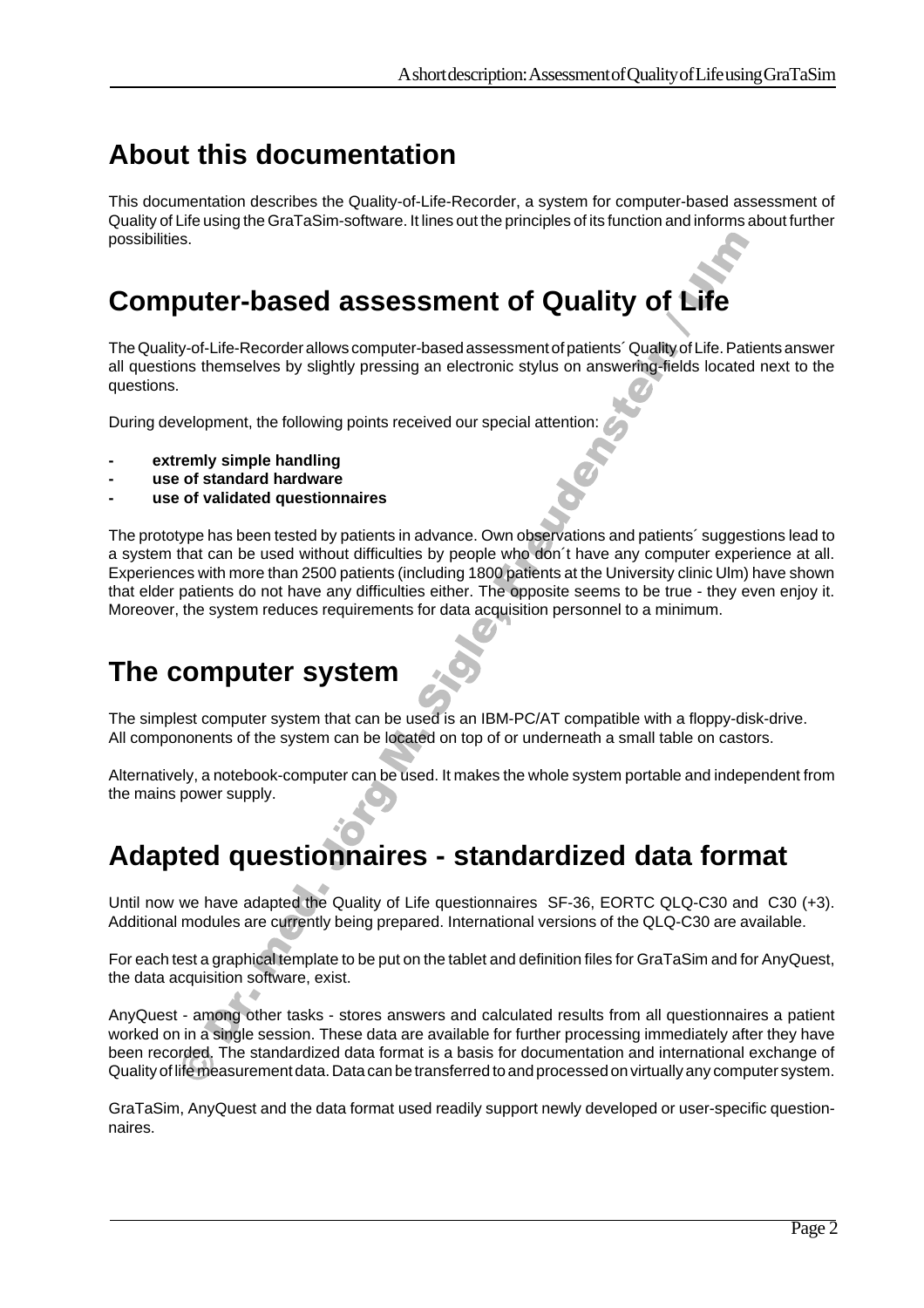## **How does it work?** (see figure 2)

#### **The tablet digitizer as an input device**

As an input device, GraTaSim replaces the computer´s keyboard by a tablet digitizer. This consists of a flat working area and an electronic stylus - quite alike an ordinary ballpen - with a little pressure sensitive switch in its tip. The position of the stylus and the switch status are coded and the resulting data are transferred to the PC.

We prefer a certain digitizer with an active area of about 18" x 12" that is itself as flat as a common blottingpad. The template with the fields printed on it can be fixed under a thin transparent plastic cover.

#### **The GraTaSim software**

The GraTaSim-software converts stylus-actions into simulated keyboard entries. Thus, an IBM-compatible PC can be controlled by totally untrained people just by pressing the stylus onto fields on a graphically designed template.

Tablet templates of unlimited complexity can be designed. A template may consist of several modules or pages. Corresponding field definitions are stored in definition files.

The optionally available program GraTaGen supports easy digitizing of user-designed tablet templates. Thus, the QL-Recorder can be used already during the development of new questionnaires or together with userspecific questionnaires.

**一个人的人,我们也不能在这里的人,我们也不能在这里的人,我们也不能在这里的人,我们也不能在这里的人,我们也不能在这里的人,我们也不能在这里的人,我们**是我们的人,

#### **AnyQuest, the data acquisition software**

AnyQuest, the data acquisition software, receives a patient´s entries. It shows all answers on the screen and offers easy possibilities for correction.

 are complained about, results are calculated and stored on a data storage device. Moreover, a printout with As soon as the patient hits the field "Finished", all answers are checked for completeness, missing answers bar graphs can be generated.

AnyQuest supports the filling in of multiple questionnaires or modules in a single session.

しんしょう アイ・シー・シー しょうしょう しょうしょう しょうしょう しょうしょう

Descriptions of questionnaires or modules for AnyQuest can be coded easily. This ensures that a program for standardised data acquisition and storage is available for questionnaires or modules which may be developed in the future or by the users themselves.

#### **Analysis and further processing of recorded data**

しんしょう アイ・シー・シー しょうしょう しょうしょう しょうしょう しょうしょう Data are available for further processing immediately after recording. An extraction program is capable to extract all relevant data of all assessed patients. Totally controlled by the user, it prepares data for import into any statistical or data base software package.

Alternatively, data files generated by AnyQuest may be imported by user-specific software, for example tumor documentation systems.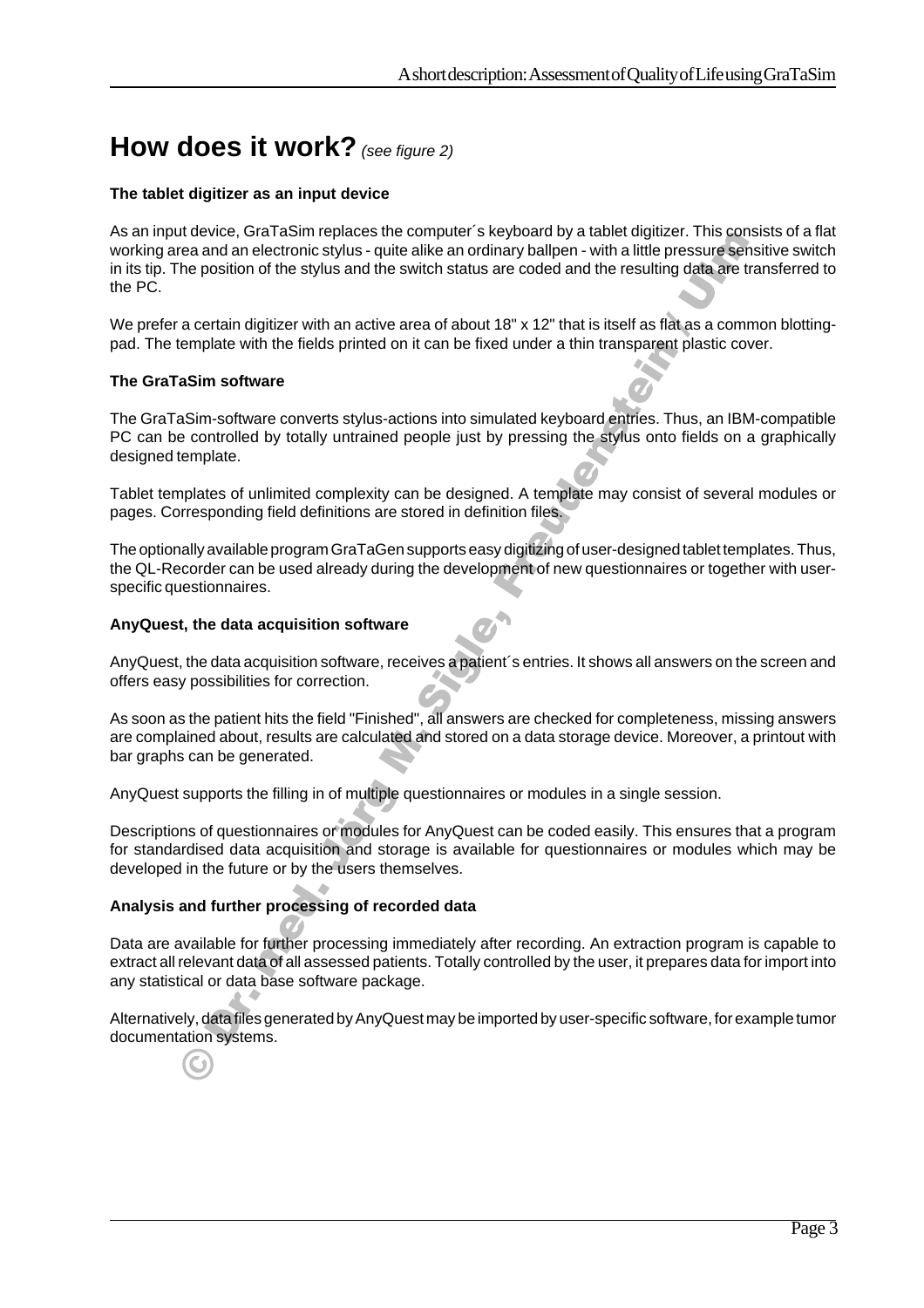## **Further possibilities**

The implementations of the Quality-of-Life-Recorder remains far from GraTaSim´s limits:

GraTaSim allows the definition of arbitrary fields with nearly any keystroke sequences assigned to them including function-keys, cursor-control-keys and so on.

Touching certain fields with the stylus might start or control programs. A simple field can represent up to 80 keystrokes and one template definition may contain several hundred fields. Fields may overlap - thus, one stylus-touch may trigger more than one field.

Up to 16 definition-files can be active at the same time. This allows splitting up large templates into several modules. Fields may contain commands that load definition-files from disk. Thus the complexity of a template definition is de facto unlimited.

The concept of switching between different modules supports the creation of templates with more than one page. Another existing example is a drawing of a human being with switchable field definitions for anatomic regions, arteries, veins, nerves, bones and joints. By placing the stylus onto a certain part of the drawing, the name of the corresponding structure is inserted into a text-document.

Switching to a completely different template can easily be accomplished by just loading the matching template definition-files.

Fields can be defined to lock the tablet.

GraTaGen, an additional software product, allows comfortable definition and editing of own template definition-files. All functions are controlled through an easily learnable graphical user-interface.

**一个人的人,我们也不能在这里的人,我们也不能在这里的人,我们也不能在这里的人,我们也不能在这里的人,我们也不能在这里的人,我们也不能在这里的人,我们**是我们的人,

With GraTaGen and the easily programmable data acquisition program AnyQuest, own questionnaires can easily be ported to the Quality-of-Life-Recorder. As far as data storage and further data processing are concerned, these will be supported exactly the way all available instruments are.

the contract of the contract of the contract of the contract of the contract of the contract of the contract of

しんしょう アイ・シー・シー しょうしょう しょうしょう しょうしょう しょうしょう しんしょう アイ・シー・シー しょうしょう しょうしょう しょうしょう しょうしょう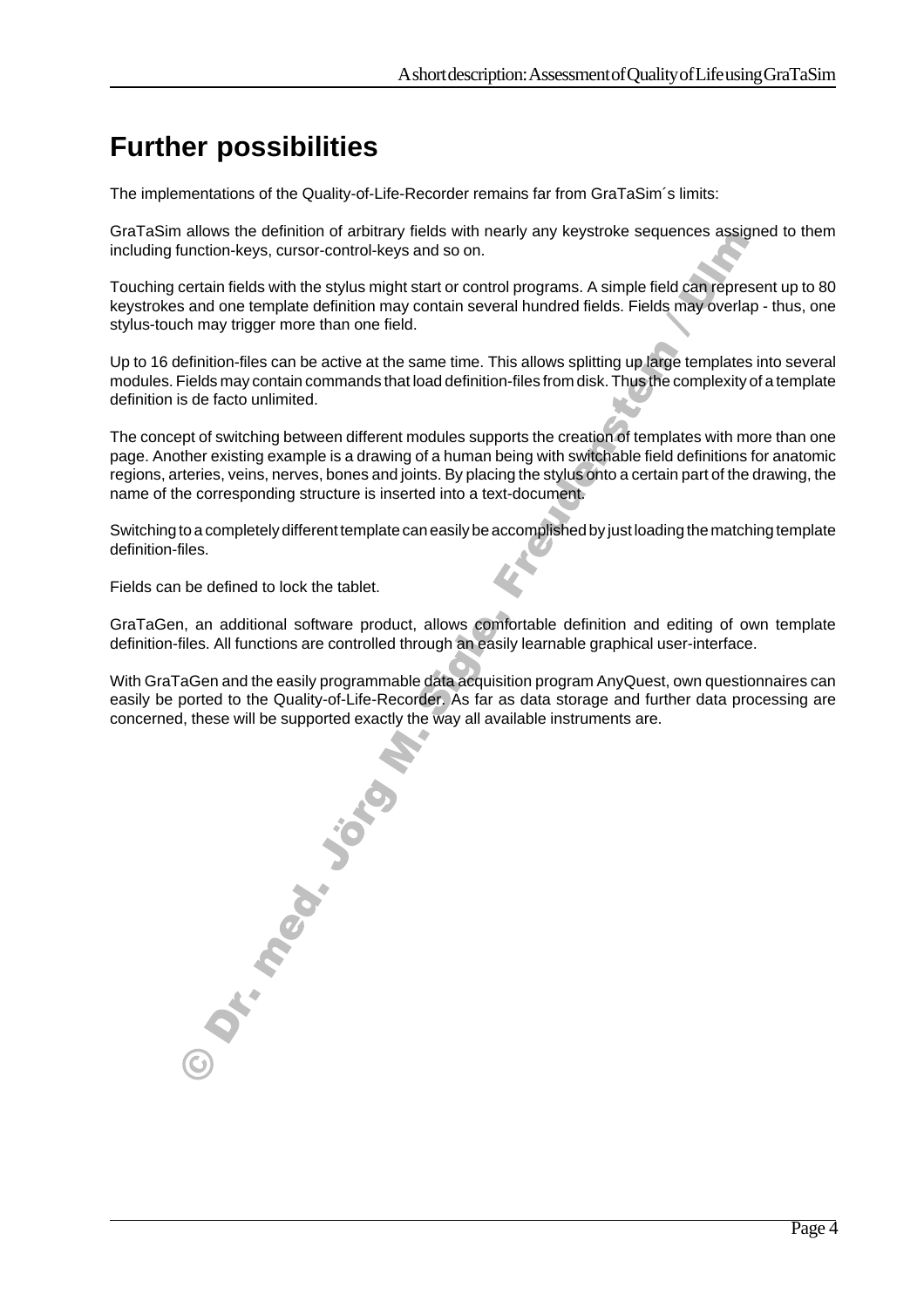

**Figure 1:** This mobile system is used in the University Clinic at Ulm. If an answering-field is touched with the stylus, GraTaSim simulates the corresponding keystrokes and an acoustic signal sounds. All answers appear on the screen which is also used to - together with acoustic signals - indicate successful completion of the questionnaire or missing questions and other irregularities.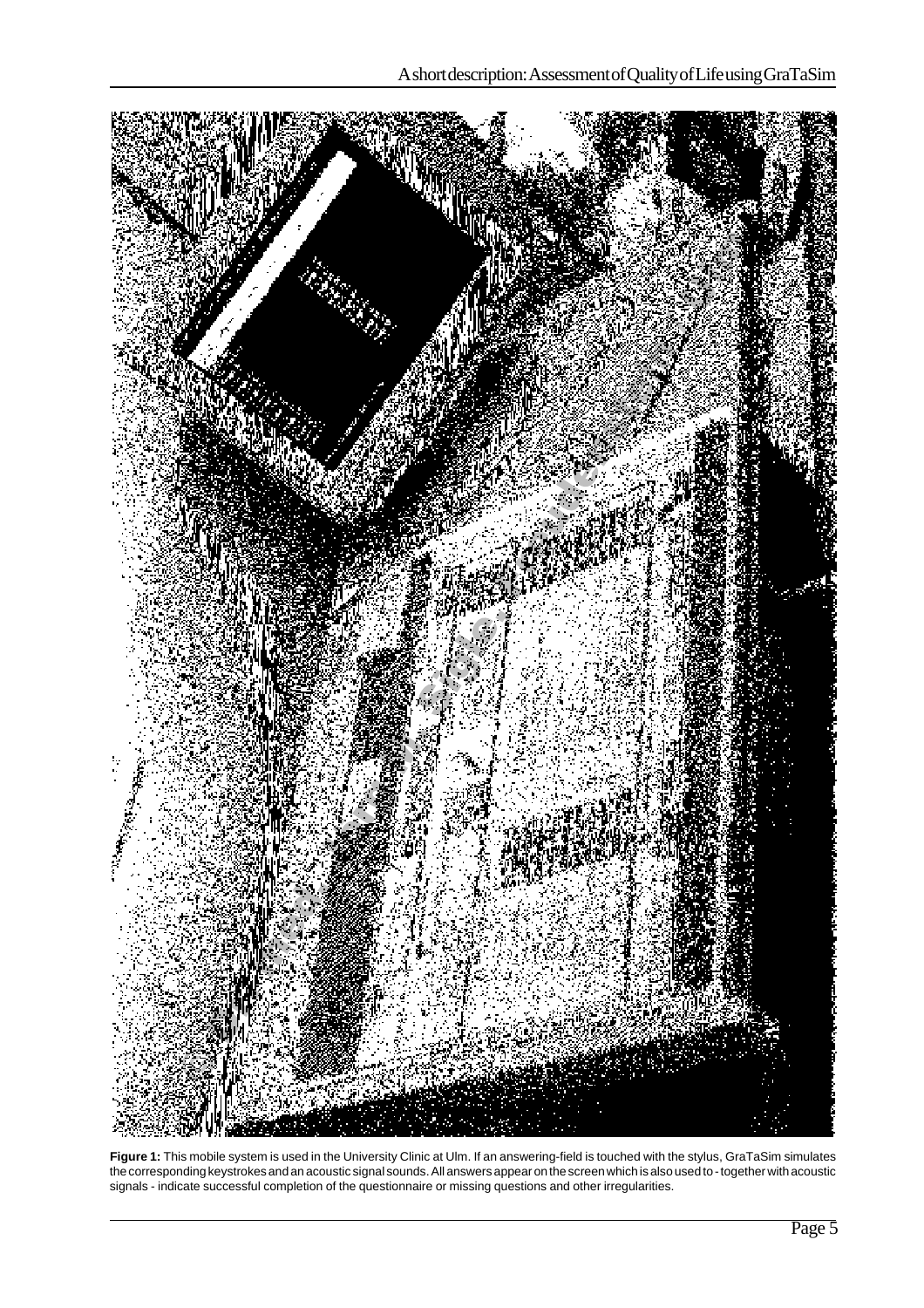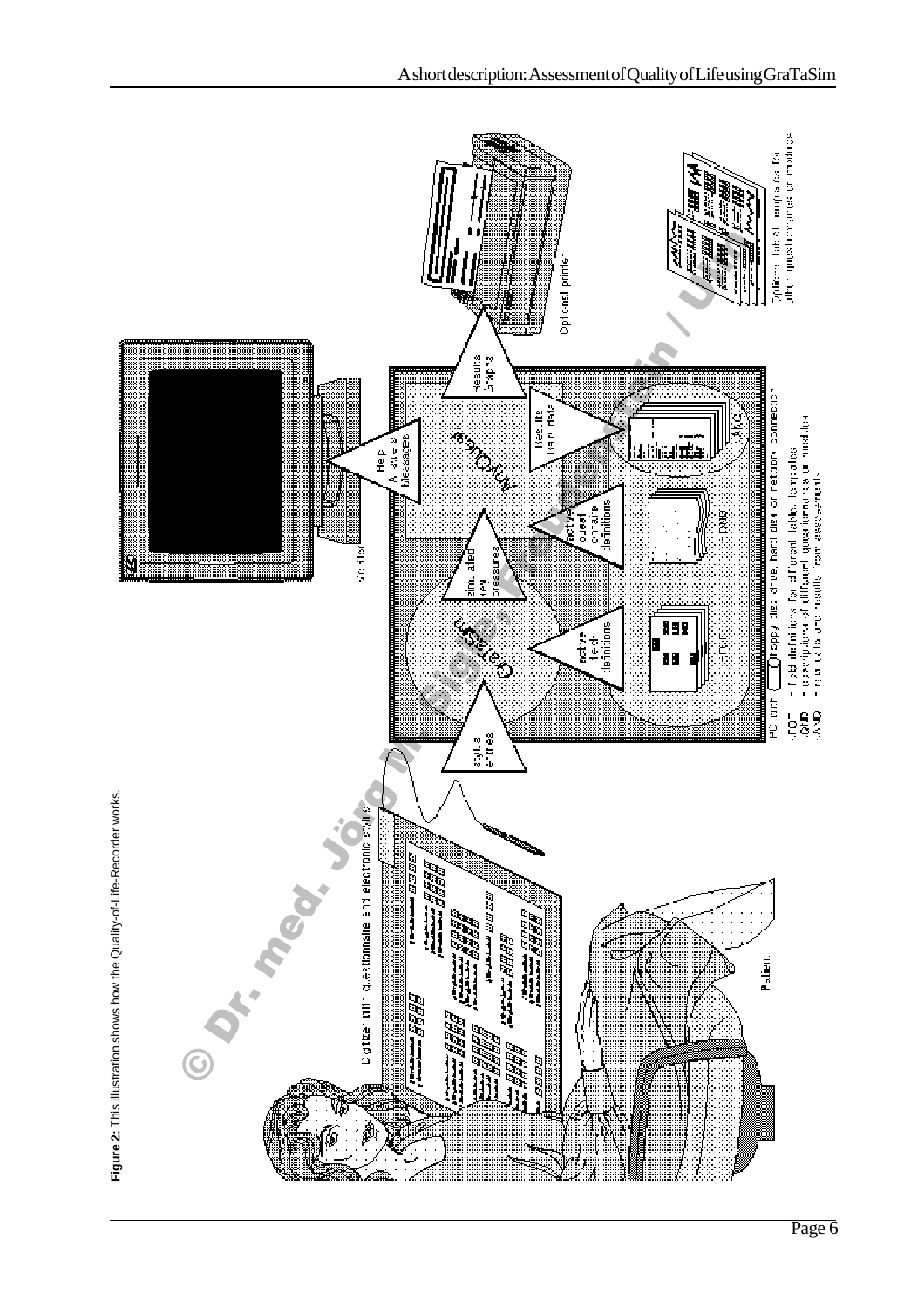